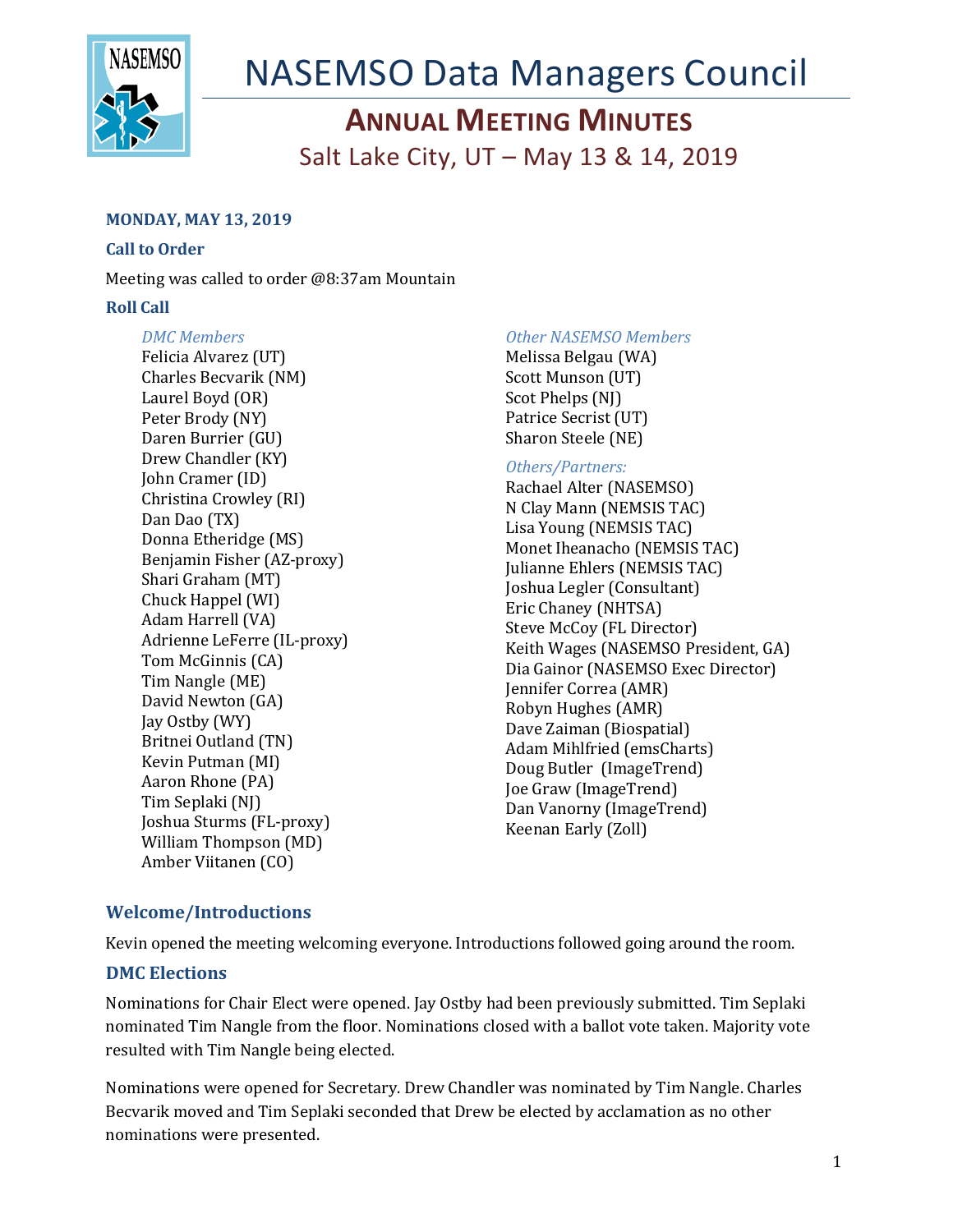Regional Reps were needed for the Midwest and South Regions. Dan Lee is the incumbent. Kevin Putman nominated him to continue in this position. No other nominations were forthcoming so Dan was elected by acclamation to this position.

For the South Region Drew Chandler is the incumbent. With him being elected Secretary, Kevin Putman nominated Britney Outland to fill this position. No other nominations were forthcoming so Britney was elected by acclamation to this position.

## **State Updates**

- Maine Have posted for new Director, Shaun St. Germain resigned to pursue other opportunities. Working with Imagetrend to create an export of data to Maine CDC. This will give Maine CDC nearly real time NEMSIS data for syndromic surveillance. Looking forward to completing that task. Continue to struggle with privacy rules with regards to their trauma registry. Because they are not a HIPAA covered entity, hospitals are reluctant to use the trauma registry.
- New Jersey Working with data quality passed some laws to mandate ePCR submission. Currently validation is their biggest issue. Would like to see a separate group to tackle the opioid crisis from a unified approach with all states. There needs to be a formal establishment of an official NASEMSO Opioid (SUD) task force that focuses on standardizing and sharing data across state boundaries and is the "voice" of all things opioid SUD related in NASEMSO. It should include representatives from not only the DMC, but from all committees as it affects everyone. NASEMSO is the key organization representing state EMS – we need to have a formal committee to work on opioid/SUD related issues and projects. There are a lot of grants that we are missing!
- Florida Integrating their EMS data with their trauma data also ODMAP. Try to support data requests. Gave \$500,000 to local services to provide v3.4 NEMSIS data
- Nebraska Updated from 3.3.4 to 3.4.0 only. Got their v3.4 data dictionary finalized and uploaded to NEMSIS. Restricting submissions to use only their Destination Code list. Working on improving their data, run form improvement, and updating lists. Getting others involved as they make these changes. Developing and implementing data policies, includes development of a data request form. Discussing how they can implement the 3.5 update. Would like to discuss how others are planning for the 3.5 implementation and what others have for data policies.
- Tennessee Just went live April 1<sup>st</sup> with 25-30% of their services. Looking at possible ways that other types of services can provide non-emergent ePCR's and disposition replacement for scheduled transports pre  $v3.5.0$  release. Hoping to be 100% with  $v3.4.0$  by October 1st.
- Virginia Set up a specific epidemiology program to work with local agencies across the state.
- Guam Working with NEMSIS and Image Trend for any correction to improve development of the CQI program to improve data gathering patient care records. Recently had election of a new Governor and legislature with new Directors being appointed. Transition of leadership is under way and all indications look positive as we welcome our new EMS Administrator, Zennia Pecina. She has over 30 years of experience in the emergency healthcare field while working at the Hospital. We plan to digitize EMT licensure process and work closely with Guam Fire Department to develop our Trauma Registry among other projects.
- Oregon Currently at 75%, hoping to be 90% by end of the year. Working to connect to the CARES registry. Asked State of Oregon committee to help identify ways to improve data collection. Struggling with duplicate ePCR's being submitted when time stamps are updated on records.
- Utah Only accepting v3.4 data. Working to get CRASH & ePCR records integrated, import/export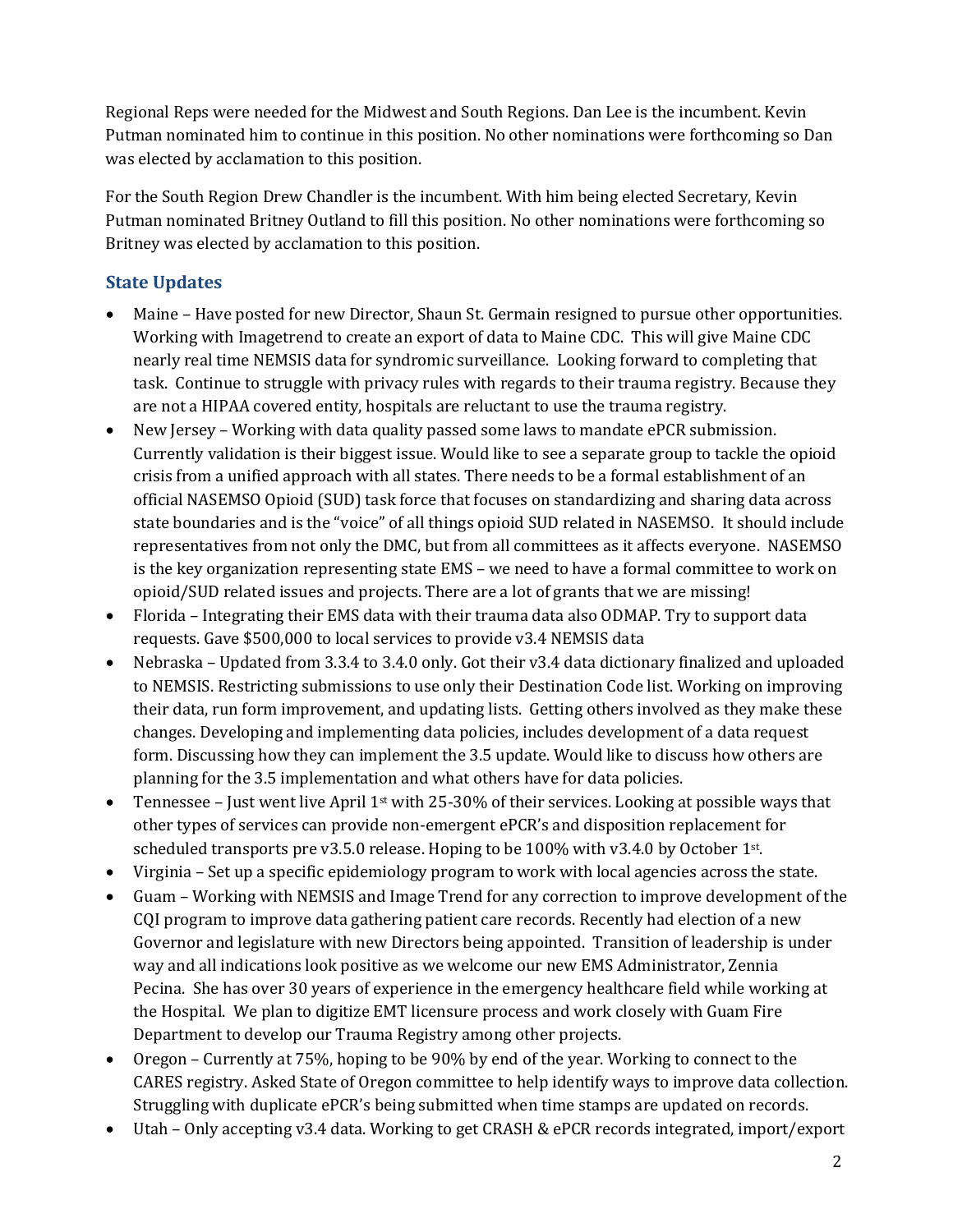issues and restricting use of ICD10 codes to have more consistent data. Got legislative funds for a Peds Trauma network as well as Stroke & Cardiac registries. Also got some funds from Rural Health.

- Colorado Providing training to agencies and regions across the state to improve the data quality and show how EMS data can be utilized at multiple levels. Starting to use a Tableau server accessible to allow services to obtain their benchmark reports and compare to regional and state averages. Working to link with other databases but get some pushback for current laws. Linking with traffic records, vital records, and provider databases. Discussed the different formats that the Trauma data could be collected (ITDX vs NTDB).
- New Mexico Recently placed a PO for a Licensing program. Starting to link with Biospatial. 97% services are reporting to v3.4. Have a daily request from their Governor's office on border medical problems. Lots of requests for EMS data from a variety of locations. Suggested the creation of a list of values that all states could use to collect consistent data.
- Texas Most things going well. Receiving records from most agencies. Biggest issue is sending data out to NEMSIS. Working with Essence for in-state submission of EMS data. Conduent uses a server in an offsite location with a tape backup in a separate location that makes it difficult to get data quickly.
- Wisconsin Hearing a recurring theme from other states related to destination codes, validation rules, ePCR issues, CARES implementation and being inundated by data requests. Wisconsin is experiencing similar issues.
- Michigan Shut off v2 data  $12/2018$  and started v3 data  $1/2019$ . Transporting agencies are currently at 86% and overall 68%. Now need to put a DUA in place for their hospitals that were previously not required. Licensing took a lot of time so the EMS program was not given the attention it should have had. The demographic information is not being uploaded to their EMS database because of an issue of one import that caused duplicate information.
- California They are a two-tiered level of government. But their Legislation has helped by making ePCR's mandatory. Funding is the biggest concern to not only maintain but advance their data collection. Just short of 8 million records in their database and this is without LA County. Identified a concern of the various software versions and recertifying those versions. The other issue they ran into is inaccurate destination codes. They have mandated that submitters only utilize their published list. An estimate he presented suggests an approximate \$3-6 million cost to implement  $v3.5$  if it would take \$5,000-10,000 per install to update.
- Kentucky Working with the University of Kentucky's Injury Prevention Research Center to mirror portions of the NEMSIS repository to the ESSENCE data aggregator developed by Johns Hopkins University. Also in conversation with the Kentucky State Police Records Division to improve opportunities for linkage of crash and EMS data.
- Georgia Became a v3.4 state as of April, 2018. Found some services were getting around their validation rules. Will be collecting CARES data in preparation of identifying Cardiac Care centers. Are implementing a licensing database and working with the DOT for Crash Records. Will be posting a Data Managers position soon.
- Washington Will be getting additional staff to work on integrating with their HIE. Data quality is their biggest hurdle. Considering making some of their validation rules as fatal instead of leaving them as warnings. Should more discussion be had on creating some elements such as identifying Major Trauma similar to a Cardiac Arrest designation? Should there also be a committee to review the use of Not values to reduce their use to get more pertinent data.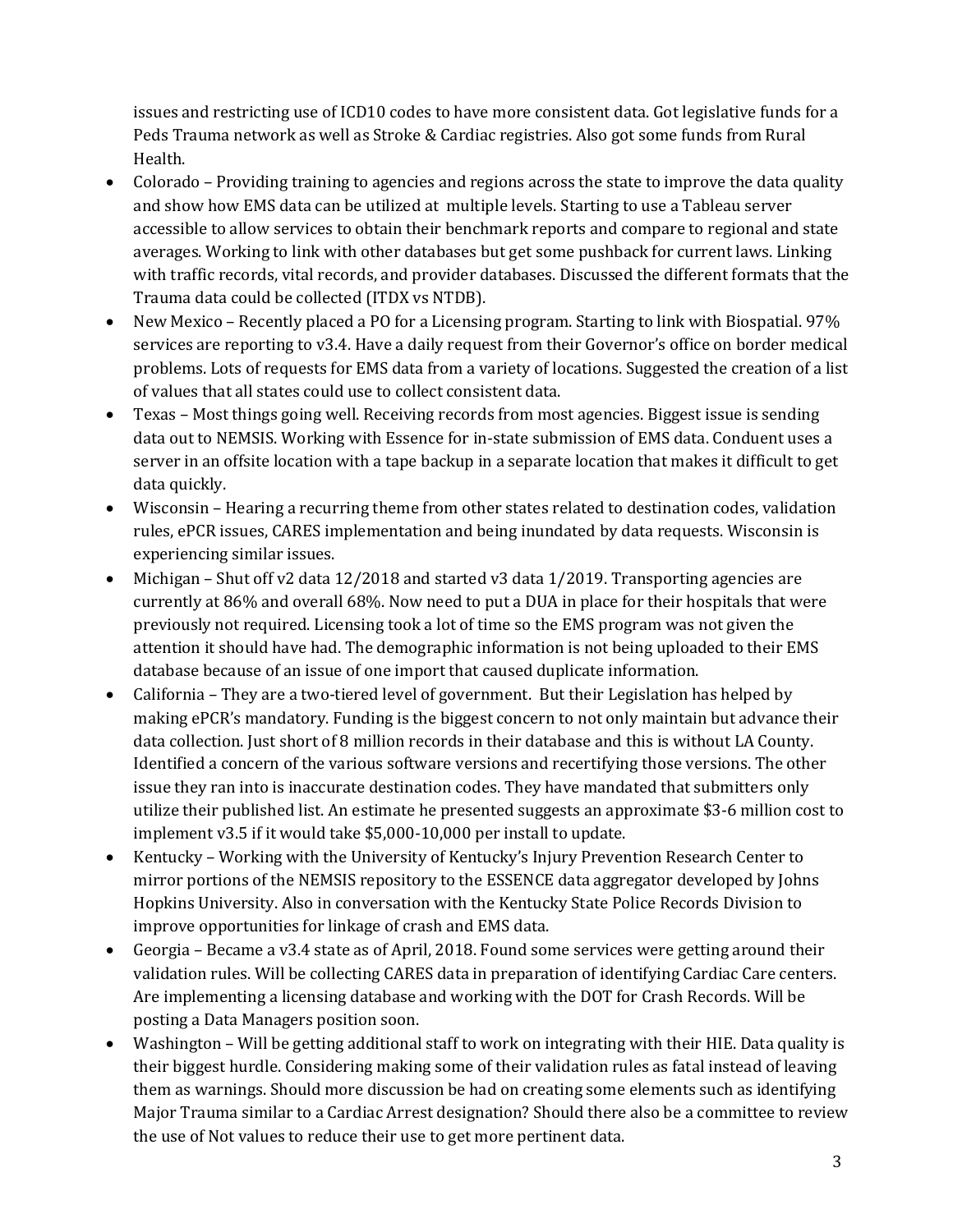- Rhode Island Some of our EMS agencies are not able use report writer as a meaningful analytical tool due to data being exported in long format, timeliness, etc.
- Arizona Linking Trauma Registry to EMS. Also linking EMS to State HIE. Just finished linking EMS data to their Hospital data. Also dealt with incomplete data. Created a Data Completeness report to identify missing information as the validation rules did not appear to be doing the job.
- Maryland In the process of implementing performance measures. Challenges included the slowness of report writer. Would also like to consider use of Tableau or SAS, etc.
- Mississippi Funded by licensure of EMS services. In the process of getting their Schematron implemented and setting a July date for collecting v3. Working to link with Biospatial.
- Completed their schematron and requested a copy from their vendor to send to NEMSIS. Updated their dataset through the NEMSIS data set builder. Currently, have all of Imagetrend services sending v3 data through Elite and working to have all of our  $3<sup>rd</sup>$  party vendors submitting by the end of July. We have completed a BAA agreement with NCBP and completed the integration. We are working with our legal department to complete a DUA with NEMSIS.
- Illinois Getting better compliance of submission as their license may be in jeopardy if they do not provide data. Working with agencies to determine reasons why they do not comply.
- Wyoming –Connecting to the electronic patient care report system for Wyoming Medicaid. Having very good compliance with reporting including air medical because Medicaid will not pay if a record isn't on file. Getting virtually 100% of services reporting.
- Idaho Transitioning to v3.4 with approx.  $30\%$  already submitting. Rollout and transition has gone smoothly. Do not have Emergency Dept discharge data available currently but working with our Bureau of Community Health to probabilistically link records for surveillance purposes using BioSense.
- Montana Went to 3.4 July 1, 2017. CMS requires that services must be compliant with all state and federal laws. So once non-confirming services are made aware of this they tend to comply. Were able to provide 25 Toughbooks to local rural agencies with a grant from Traffic Records. Also doing Opioid reporting." We now have a dedicated EMS Epi on staff. Hannah Yang will be active with Montana EMS data going forward.
- New York Putting one software program on at a time to address issues and implement fixes before bringing on the next software. Also part of the opioid grant and the Coverdell Stroke program. Uses the three D mantra, Data Drives Decisions!

## **State of NASEMSO**

Keith Wages started by addressing the group emphasizing the need for data to drive decisions. Kyle Thorton also spoke about the need for data and the importance of all the councils that help lead NASEMSO forward. Dia Gainor then spoke to the Strategic Plan and the 10 values noted in the handout.

## **ImageTrend Presentation**

Imagetrend provided lunch and made a presentation on Collaborate. Doug Butler explained that this is a free service being offered to ImageTrend customers. This program is able to use aggregatge data from both v2 & v3 databases. Dashboards were presented showing the potential detail that can be provided.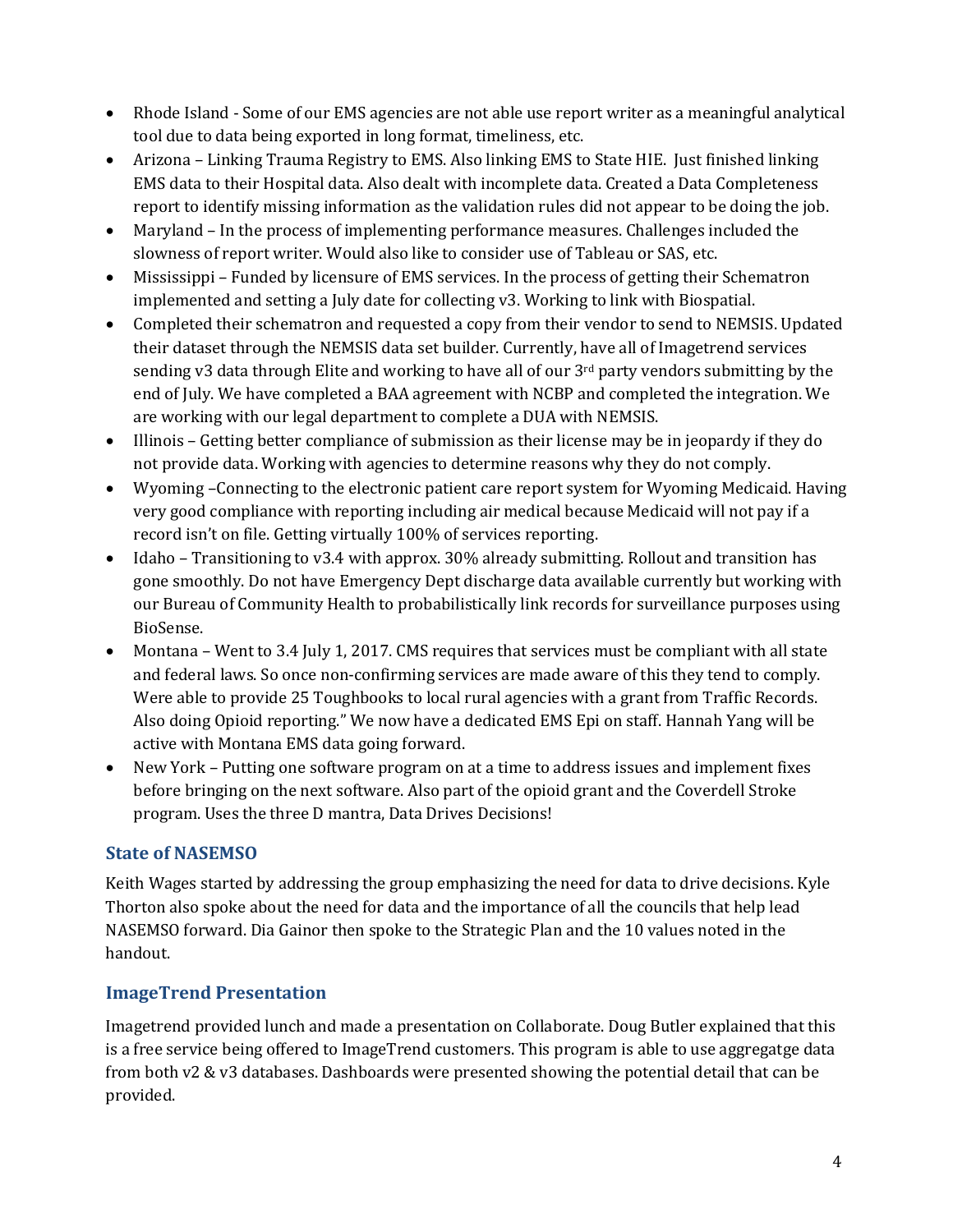## **Supporting States in Enhancing Stroke Systems of Care**

Colleen Barbero, Erika Odom, and Aunima Bhuiya from the CDC provided a presentation on the data collected through the Coverdell Stroke System. Discussion followed about the initiatives being used by these states to better address treatment and identifying up to three levels of care that can be provided by Stroke certified receiving hospitals.

## **Strategies for Collecting "Specialties" Data**

Open discussion how states are dealing with "specialty" data, i.e: CARES, Stroke, MIH, Community EMS, opioid, etc. data. Discussion suggested that Community EMS may not fit into the current NEMSIS dataset, or can it. Critical Care and Flight crew data also was identified as a concern. This was just a start to this discussion, so more to come.

#### **NEMSIS Update**

Clay started by reviewing the  $v3.5$  timeline. Current close of  $v3.3.4$  is scheduled to be September 30, 2019. Lengthy discussion followed related to eDisposition.21. eOutcomes was another element discussed then followed by Suggested Lists. Concern was if we restrict the collection how do those agencies that want to be more specific collect data. Also noted that they will be moving to a NEMSIS Cloud in the future and enhancing the security surrounding this database.

## **Next Meeting**

 $5/14/2019 - 8:00$  am Mountain.

#### **Adjournment**

There being no further business, the meeting concluded at 4:30 pm Mountain.

*Meeting minutes respectfully submitted by Chuck Happel, Secretary*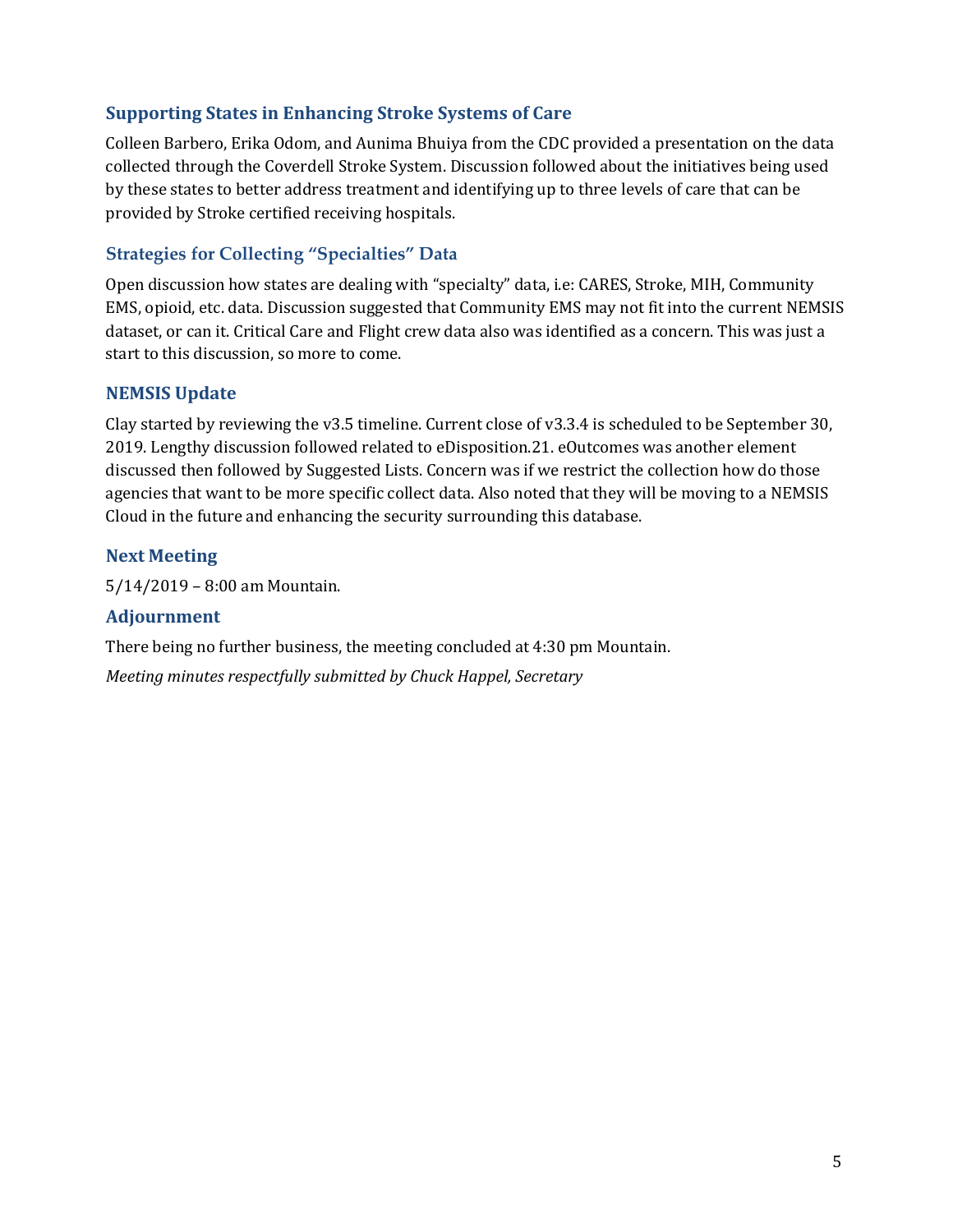#### **TUESADY, MAY 14, 2019**

#### **Call to Order**

Meeting was called to order @8:00 am Mountain

#### **Roll Call**

*DMC Members* Felicia Alvarez (UT) Charles Becvarik (NM) Laurel Boyd (OR) Peter Brody (NY) Daren Burrier (GU) Drew Chandler (KY) **John Cramer (ID)** Christina Crowley (RI) Dan Dao (TX) Donna Etheridge (MS) Benjamin Fisher (AZ-proxy) Shari Graham (MT) Chuck Happel (WI) Adam Harrell (VA) Adrienne LeFerre (IL-proxy) Tom McGinnis (CA) Tim Nangle (ME) David Newton (GA) Jay Ostby (WY) Britnei Outland (TN) Kevin Putman (MI) Aaron Rhone (PA) Tim Seplaki (NJ) Joshua Sturms (FL-proxy) William Thompson (MD) Amber Viitanen (CO)

#### *Other NASEMSO Members*

Melissa Belgau (WA) Dolly Fernandez (WA) Dylan Ferguson (PA) Scott Munson (UT) Scot Phelps (NJ) Patrice Secrist (UT) Sharon Steele (NE)

#### *Others/Partners:*

Rachael Alter (NASEMSO) N Clay Mann (NEMSIS TAC) Lisa Young (NEMSIS TAC) Monet Iheanacho (NEMSIS TAC) Julianne Ehlers (NEMSIS TAC) Laurel Baeder(NEMSIS TAC) **Joshua Legler (Consultant)** Eric Chaney (NHTSA) Jennifer Correa (AMR) Robyn Hughes (AMR) Dave Zaiman (Biospatial) Adam Mihlfried (emsCharts) Doug Butler (ImageTrend) Joe Graw (ImageTrend) Michael Patock (ImageTrend) Dan Vanorny (ImageTrend) Keenan Early (Zoll)

#### **HIE & Interoperability Discussion**

Rachel Abbey, HHS-Office of National Coordinator discussed ways of supporting how states can increase the interoperability with other databases. She showed the State Medicaid Directors Letter 16-003 which explained states can obtain funding to onboard EMS with an HIE. This funding will only available until 2021. So make sure to take advantage of this. It was also stated that if a stated is connected to the PDMP they could be able to receive 100% funding, not just 75% percentage.

#### **Beyond EMS Data Collection: Envisioning an Information Driven Future**

Dr. Krohmer spoke to this topic as a follow-up from last year. He noted the Jeremy Kinsman who has been our contact has moved to another position outside NHTSA. Eric Cheney will be assuming this position. He asked if the group would be willing to accept this document as the "roadmap" for data collection for the next 5-7 years?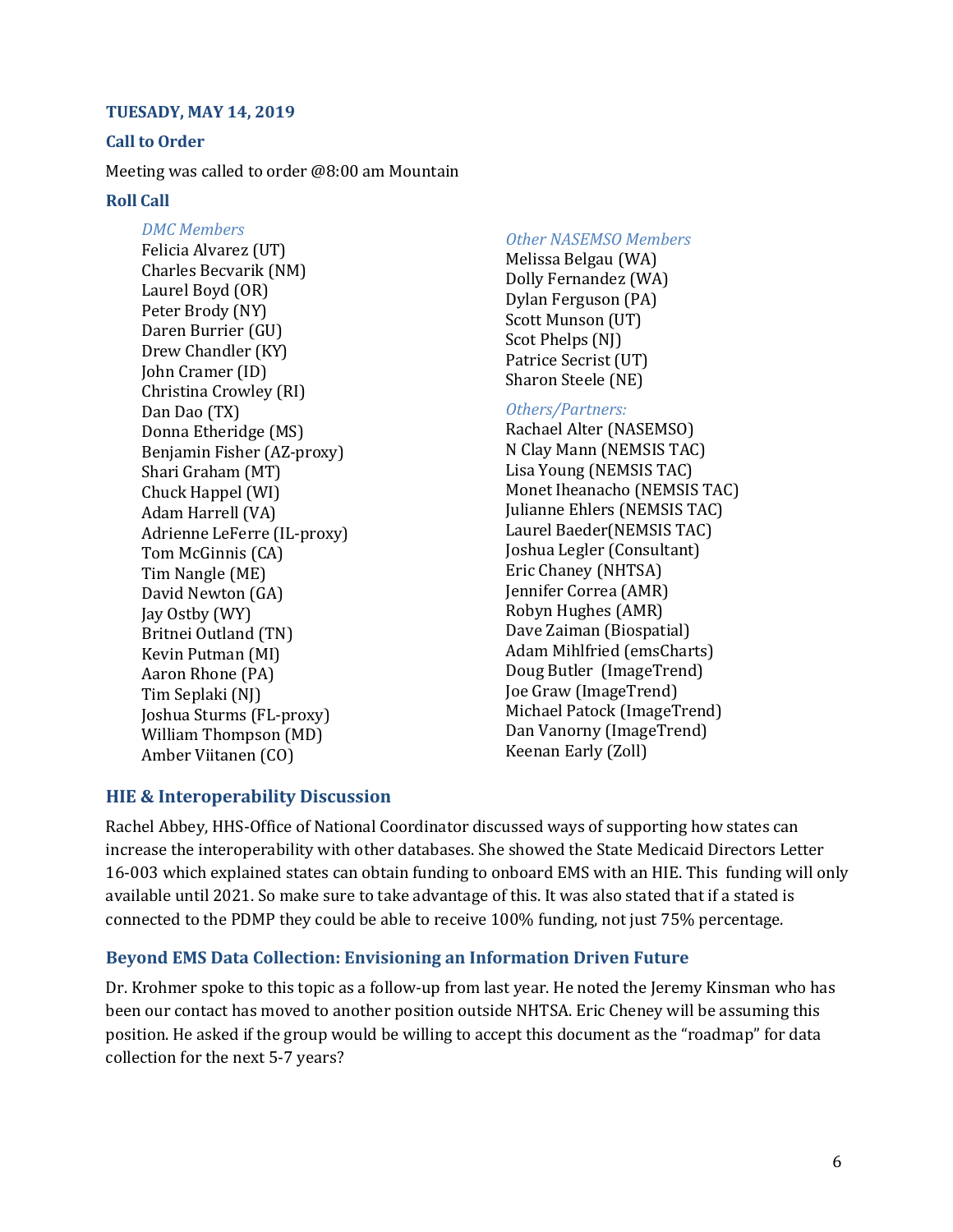## **DMC Engagement & Potential Projects for the Council**

Discussion started with the inclusion of the laypersons understanding of the above topic. Further discussion identified that there may be several groups that may need to be informed better about the data we are collecting. EMSC and the Trauma were a couple of groups that could receive this information.

Decision was made to create a committee to develop a presentation that could be used to educate these groups on this topic. Amber-CO, Tim-NJ, Eric Hicken-NJ EMSC, Dave-GA, Shari-MT, Laurel-OR & Rachael-NASEMSO volunteered to make up this committee.

## **State Directors and Data Managers Policy Summit**

Kyle Thornton opened the discussion by turning it over to Dr. Krohmer. The NHTSA and NEMSIS TAC staff attending were introduced. The floor was then opened for questions:

- First was once v3.3.4 is closed, what will be the two supported versions?
	- $\sim v3.4.8 v3.5$
- If this would reduce the overall collection of data what would the hurdles be to allowing more than two versions?
	- $\circ$  The ability exists to allow it but the infrastructure would need to be updated and can take some time to achieve.
	- $\circ$  Discussion followed about possible options.
- It was noted that 405C funds are available for use by EMS. It was also noted that some states have had pushback from their state DOT agencies about use of those funds.
	- $\circ$  The NHTSA regional offices are being requested to work more closely with EMS within their regions to reduce these hurdles.
	- o It was noted that the NHTSA Traffic Records review that states do emphasizes the need for health records but then are only willing to fund those initiatives that directly support traffic crashes. There needs to be more emphasis on ALL of EMS not just that portion.
- Interoperability is sometimes receiving pushback from some agencies due to HIPAA. This should not be the case if agencies are identified as Public Health agencies.
- Discussion asked if the current timeline is actually achievable by the vendors.
	- $\circ$  Those that attend these meetings felt they already agreed and were planning to make these date. However, it could be those not attending that may have issues meeting the dates.

## **NEMSIS Update**

Discussion centered around compliance testing. Currently there is a commitment to have all software recertify every two years. Suggestion brought up to add some parameters around ability to validate the number of records that can be sent in a specific period of time. It was felt this should be part of the state's Statement of Work with that vendor and should not be part of the NEMSIS testing.

Another question asked if the TAC should actually get an install disk from the vendor to be tested with set records. While if might provide a more robust result it was also felt it could run into legal concerns with the vendors.